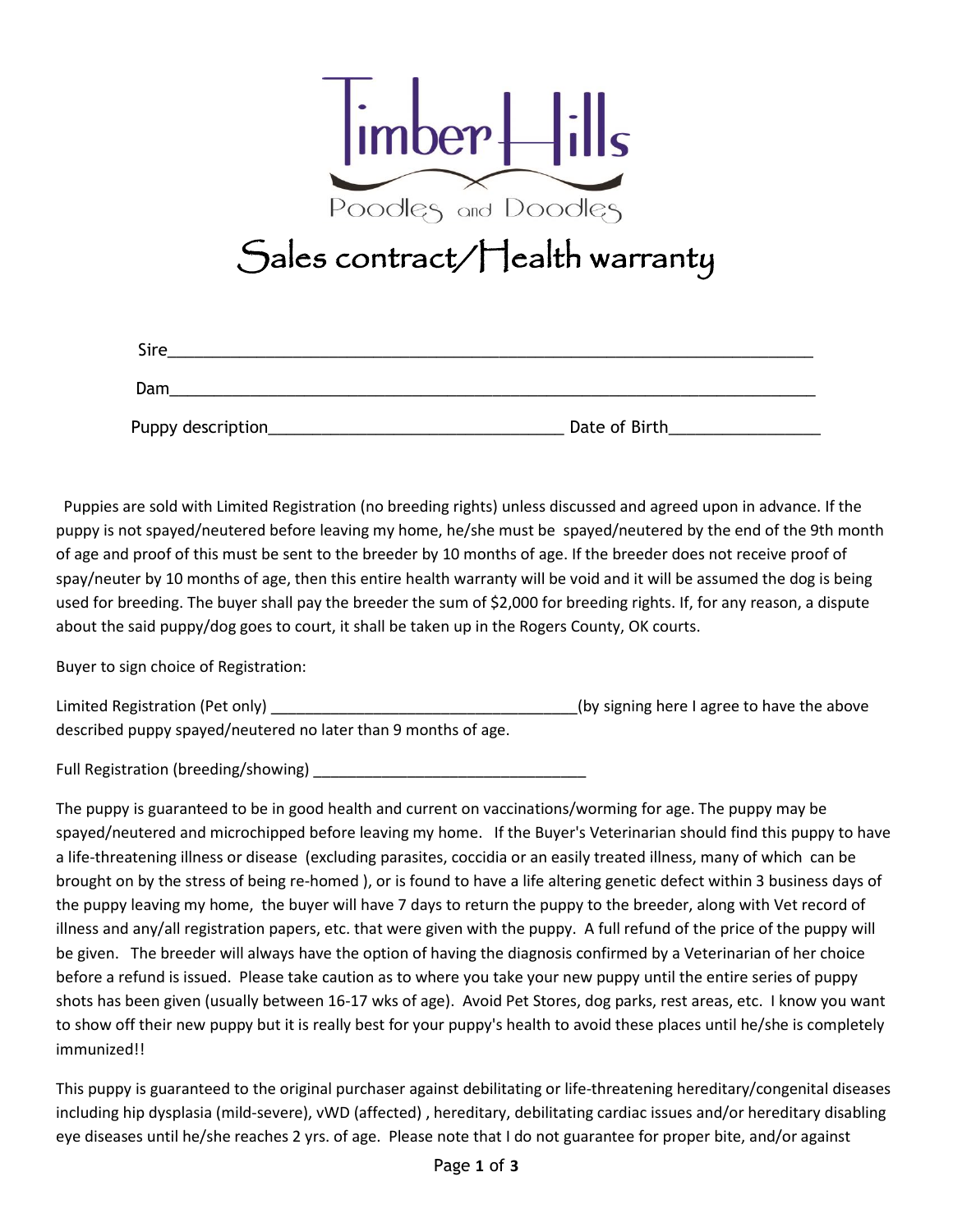umbilical hernias, as these do not affect the "pet quality" of the dog and are not life-threatening. If this dog was sold for the purpose of breeding, he/she must be tested for at least hips (OFA or PennHip) prior to his/her first mating, and females must be bred no earlier then their 2nd heat cycle or this warranty is void. Once a breeding dog produces his/her first litter, this entire warranty ends, regardless of the age of the dog.

 If this puppy/dog is found to have a debilitating, life-threatening, hereditary/congenital disease, the breeder will replace the puppy with a new one of equal value, when available. Please know that I will NEVER ask you to return your beloved pet in order for this warranty to be fulfilled. I do,however, require that the dog be spayed/neutered prior to receiving a replacement puppy. Documentation must be provided by a licensed Veterinarian (by OFA or PennHip for hip/elbow issues, a Certified Veterinary Cardiologist for Cardiac issues or a certified canine Ophthalmologist for eye issues). It is understood that the breeder is not responsible for Vet bills or shipping/transportation costs. The breeder may have the said puppy/dog examined by a licensed Veterinarian of her choice to verify the diagnosis. This guarantee is void if the dog is found to be overweight and/or not fed a quality diet. The buyer also agrees to hold off on any strenuous, repetitive exercise (agility, long walks/hiking, etc.) until the dog is at least one (1) year of age, as this is hard on hips/joints of large breed dogs and will void this health warranty. Not included in this warranty are health issues that may be caused by environmental factors such as allergies, autoimmune disorders, trauma, abuse and failure to maintain the general health of the dog. The buyer agrees that the puppy/dog will be housed indoors, fed a quality diet, and kept current on vaccinations and heart-worm preventative as recommended by his/her licensed Veterinarian. The buyer agrees that the puppy/dog will NEVER be taken to a dog shelter, pound or any like facility or used for research. The breeder understands that, at times, circumstances may arise where an owner cannot keep his/her dog. If this occurs, the buyer agrees to find a suitable home for the said puppy/dog so long as the dog has been spayed/neutered per contract. In the event the buyer must re-home the dog before it is spayed/neutered, the dog must be taken back to the breeder and no refund will be given but a replacement puppy may be given at a later date. This breeder is here for the life of the dog and will help the buyer, in any way possible, to place the dog in a new loving home or will welcome the dog back to re-home it. This health warranty is void if the puppy/dog is transferred to a new owner before the age of 2 years.

| Purchase Price of Puppy \$      |                 |
|---------------------------------|-----------------|
| - Less Deposit \$               |                 |
| $=$ Balance Due $\int$          |                 |
| $+$ Shipping $\zeta$            | (if applicable) |
| $=$ Total Balance $\frac{5}{2}$ |                 |

Please understand that puppies are not sold on a trial basis. Please consider the care and commitment that it takes to have a dog. The average life-span is 12-15 years. With lots of love, patience and commitment, you will have a long-time loyal companion!!